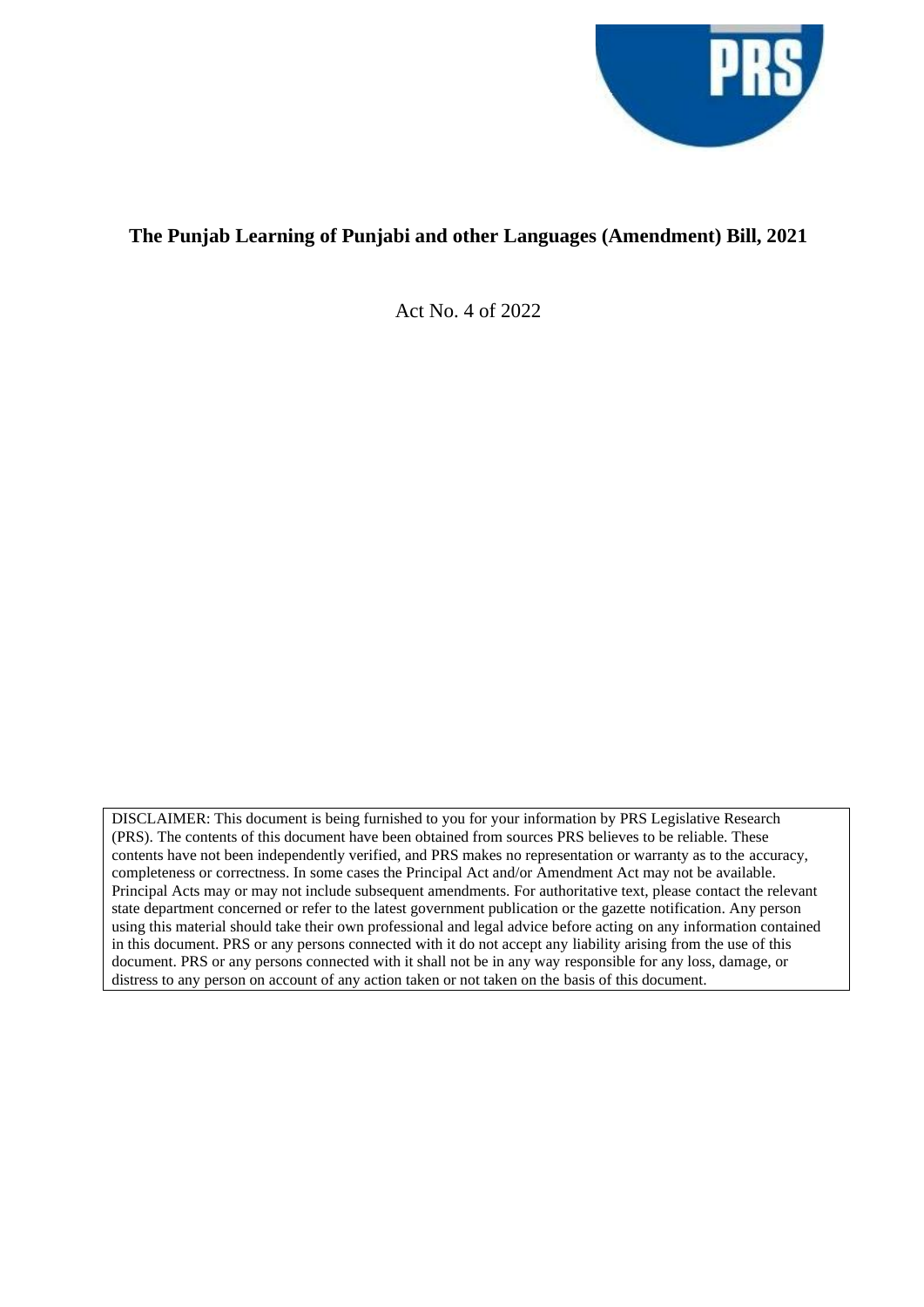## PUNJAB GOVT. GAZ. (EXTRA), JANUARY 6, 2022 (PAUSA 16, 1943 SAKA)

## **PART I**

#### **GOVERNMENT OF PUNJAB**

### DEPARTMENT OF LEGAL AND LEGISLATIVE AFFAIRS, PUNJAB

### **NOTIFICATION**

#### The 6th January, 2022

**No.4-Leg./2022.-**The following Act of the Legislature of the State of Punjab received the assent of the Governor of Punjab on the 27th day of December, 2021, is hereby published for general information:-

## **THE PUNJAB LEARNING OF PUNJABI AND OTHER LANGUAGES (AMENDMENT) ACT, 2021**

## **(Punjab Act No. 4 of 2022)**

### AN

#### ACT

Act, 2008. further to amend the Punjab Learning of Punjabi and other Languages

BE it enacted by the Legislature of the State of Punjab in the Seventysecond Year of the Republic of India as follows:-

1. (1) This Act may be called the Punjab Learning of Punjabi and other Short title and Languages (Amendment) Act, 2021. Commencement.

(2) It shall come into force on and with effect from the date of its publication in the Official Gazette.

2. In the Punjab Learning of Punjabi and other Languages Act, 2008, in Amendment in section 8, section 8 of

Punjab Act 25 of 2008.

- $(i)$  in sub-section  $(1)$ , for the words "rupees twenty five thousand", the words "rupees fifty thousand" shall be substituted;
- (ii) in the first proviso to sub-section  $(1)$ , for the words "rupees fifty thousand", the words "rupees one lac" shall be substituted;
- (iii) in the second proviso to sub-section  $(1)$ , for the words "rupees one lac", the words "rupees two lac" shall be substituted; and